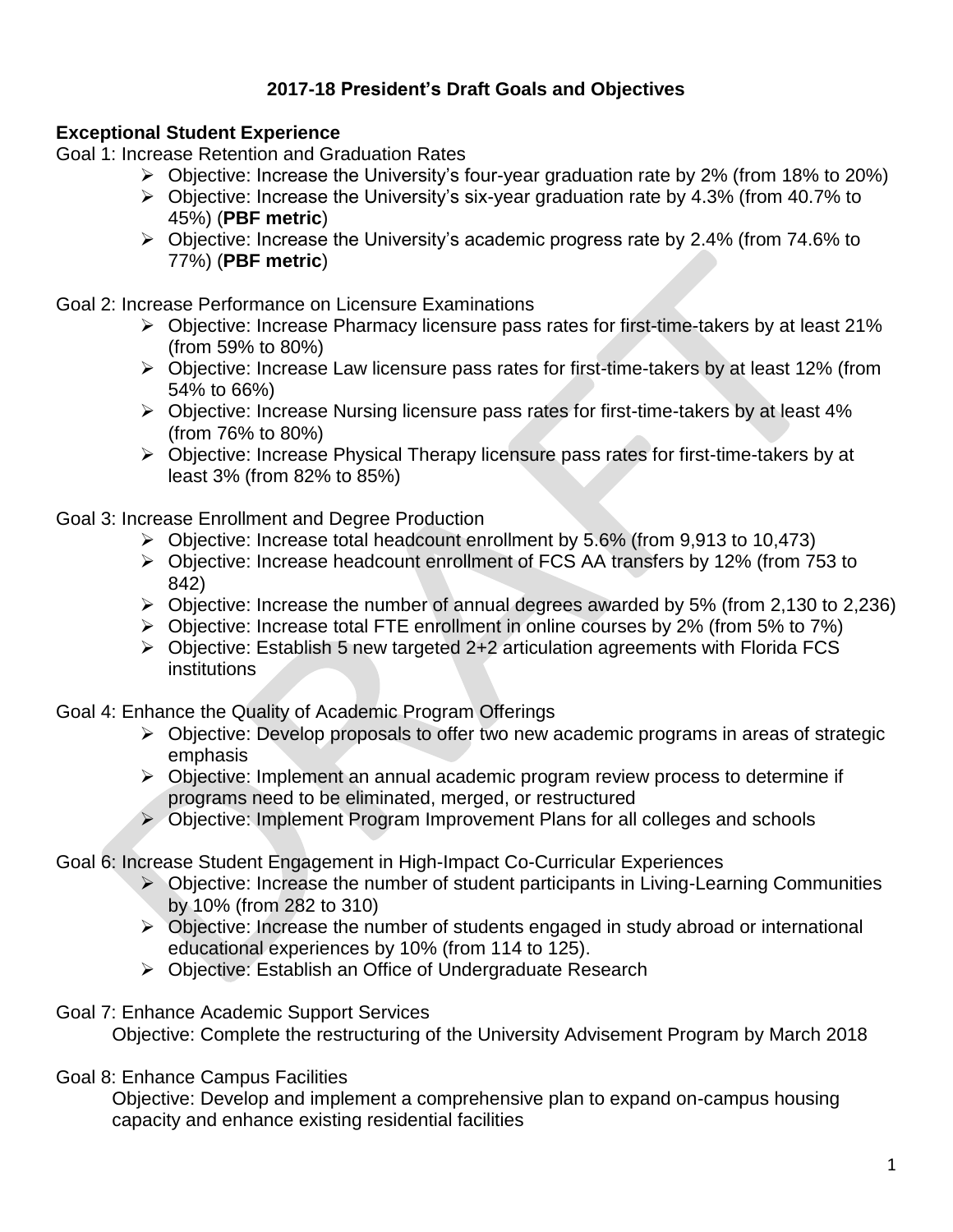## **Excellent and Renowned Faculty**

Goal 1: Promote and Support Faculty Excellence in Teaching, Research and Service

- $\triangleright$  Objective: Implement a comprehensive campus-wide faculty recruitment and retention plan by March 2018
- $\triangleright$  Objective: Implement a process to provide tangible incentives to annually acknowledge and reward outstanding teaching, research and service by March 2018
- $\triangleright$  Objective: Establish a campus-wide faculty development program that supports faculty efforts to achieve and maintain excellence in teaching, research and service
- $\triangleright$  Objective: Complete a study evaluating faculty workloads by March 2018

#### **Research**

Goal 1: Increase Research Productivity

- Objective: Increase total R&D expenditures by 1% (from \$45.4M to \$45.8M)
- Objective: Increase the number of research doctoral students by 5% (from 200 to 210)
- Objective: Increase the number of research doctoral degrees awarded by 9.5% (from 21 to 23)

## **Fundraising and Engagement**

Goal 1: Increase Financial Support for the University

- Objective: Increase annual giving by 6% (from \$8.5M to \$9.0M)
- $\triangleright$  Objective: Increase the alumni giving rate by 2% (from 6.4% to 8.4%)
- Objective: Increase the endowment value by 2% (from \$115.6M to \$118M)

Goal 2: Enhance Communication and Engagement with Stakeholder Groups

- $\triangleright$  Objective: Implement a comprehensive Marketing and Communications Plan to increase visibility and promote the FAMU brand
- $\triangleright$  Objective: Implement a comprehensive public engagement strategy to facilitate effective communication and interactions with alumni, corporate partners and other stakeholders
- $\triangleright$  Objective: Implement a Legislative Strategy Plan for the 2018 session

### **First-Class Business Structure**

Goal 1: Increase Efficiency and Effectiveness in University Operations

- $\triangleright$  Objective: Adopt a new budgeting model to support institutional strategic priorities more effectively
- $\triangleright$  Objective: Establish a University-wide compliance unit to evaluate and monitor risk exposures and compliance with laws, regulations, policies, procedures and contracts
- $\triangleright$  Objective: Develop and implement a plan to evaluate and restructure administrative units to ensure alignment with current best practices and maximize efficiency and effectiveness
- $\triangleright$  Objective: Implement a training and reward program to promote efficiency in business services

Goal 2: Improve the Financial Health and Viability of the University

- $\triangleright$  Objective: Implement cost-saving strategies to increase profitability via a reduction in expenses and/or increases in revenue generation
- $\triangleright$  Objective: Consistently strengthen the debt coverage ratio for the housing bonds
- $\triangleright$  Objective: Improve University-wide cash flow, which should result in an adequate amount of reserves and financial flexibility needed to address issues such as deferred maintenance
- $\triangleright$  Objective: Continue effectively implementing the Debt Reduction Plan for Athletics